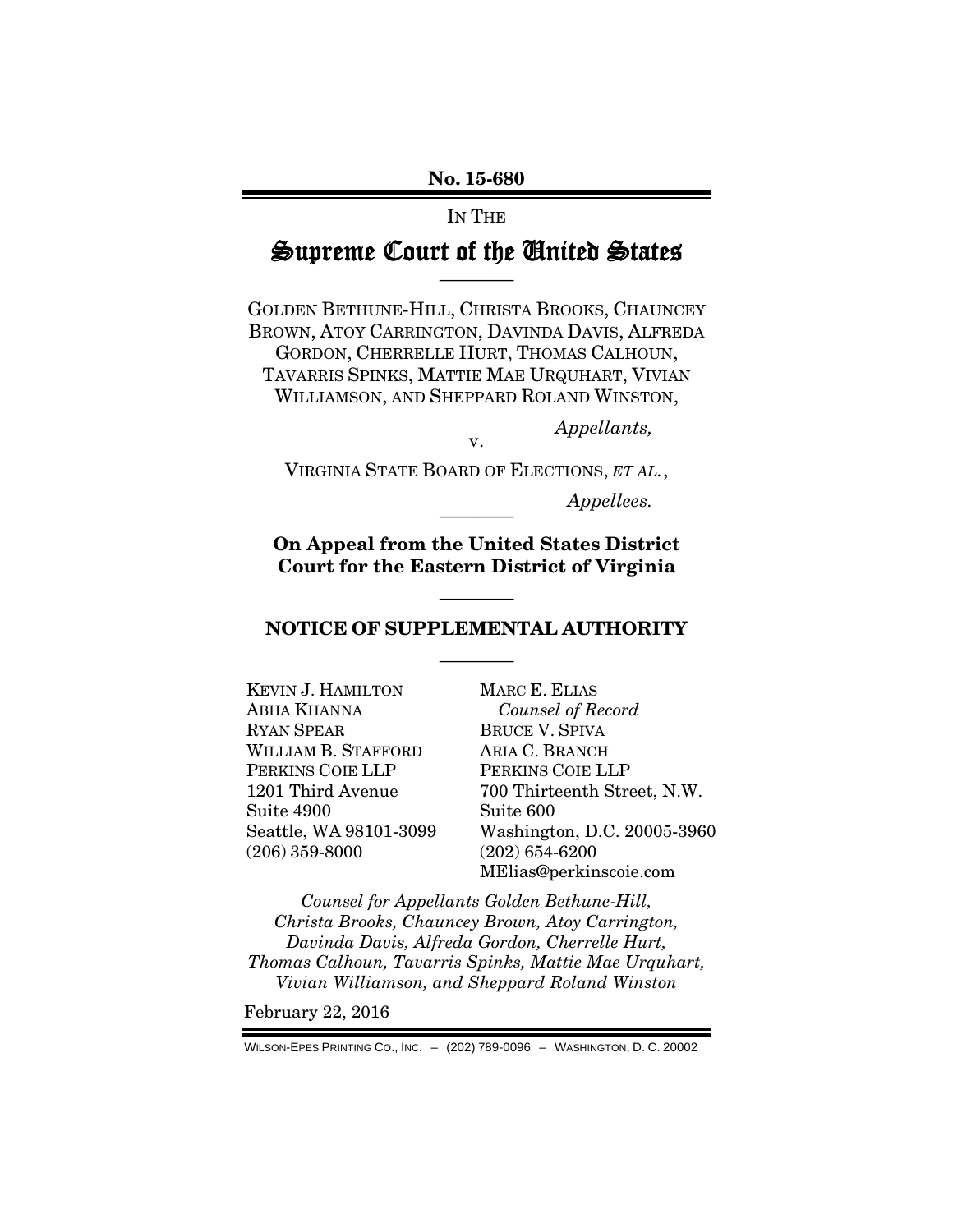## NOTICE OF SUPPLEMENTAL AUTHORITY

Pursuant to Supreme Court Rule 18.10, Appellants respectfully submit this Notice of Supplemental Authority in support of Appellants' Jurisdictional Statement.

After the parties completed briefing on Appellants' Jurisdictional Statement and Appellees' Motion to Dismiss or Affirm, a three-judge court in the Middle District of North Carolina issued a decision supporting Appellants' position*. See Harris v. McCrory*, No. 1:13 cv-949, 2016 WL 482052 (M.D.N.C. Feb. 5, 2016).1

In *Harris*, the plaintiffs raised claims similar to the claims raised by Appellants here. The *Harris* plaintiffs "challenge[d] the constitutionality of two North Carolina congressional districts as racial gerrymanders in violation of the Equal Protection Clause of the Fourteenth Amendment." *Harris*, 2016 WL 482052, at \*1. As in this case, the record in *Harris* included "overwhelming evidence . . . show[ing] that a BVAPpercentage floor, or a racial quota," was used to draw the challenged districts. *See id.* at \*7. And the *Harris* plaintiffs, like the Appellants in this case, argued that the legislature's admitted use of an explicit racial threshold was strong (if not overwhelming) evidence that race predominated in the redistricting process.

The *Harris* majority agreed with the plaintiffs. Noting that this Court recently "cautioned against 'prioritizing mechanical racial targets above all other districting criteria' in redistricting," *id.* at \*10 (quoting *Alabama Legislative Black Caucus v. Alabama*, 135 S.

<sup>&</sup>lt;sup>1</sup> The *Harris* defendants have filed a Notice of Appeal and applied to Chief Justice Roberts, Circuit Justice for the Fourth Circuit, for a stay pending appeal. As of the filing of this brief, that application remains pending.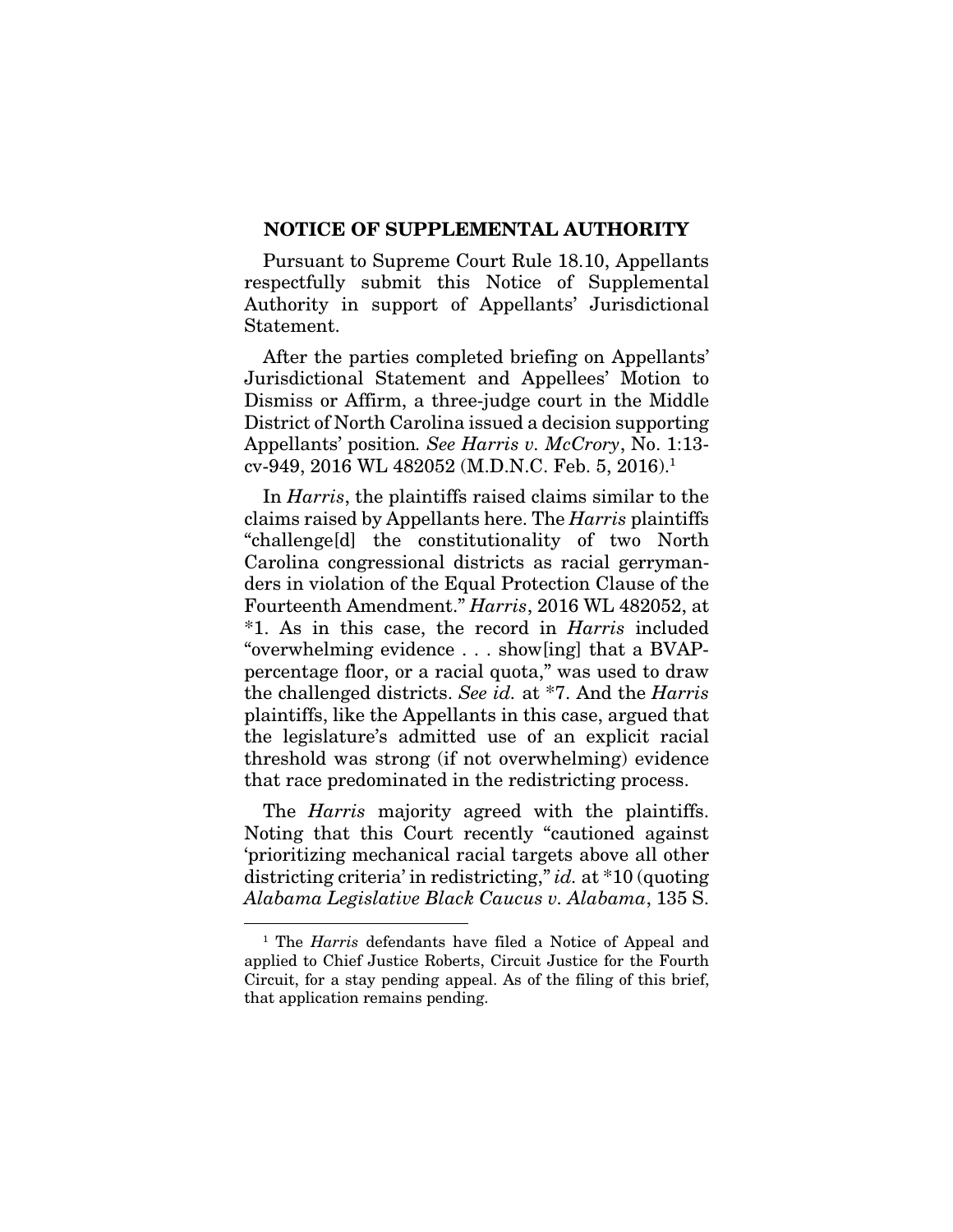Ct. 1257, 1267 (2015)), the Harris majority concluded that race predominated in the drawing of the challenged districts:

A congressional district necessarily is crafted because of race when a racial quota is the single filter through which all line-drawing decisions are made, and traditional redistricting principles are considered, if at all, solely insofar as they did not interfere with this quota.

*Id.* at \*7 (citing *Shaw v. Hunt* ("*Shaw II* "), 517 U.S. 899, 907 (1996)); *see also id.* at \*11 ("Such a racial filter had a discriminatory effect on the configuration of CD 1 because it rendered all traditional criteria that otherwise would have been 'race-neutral' tainted by and subordinated to race."). Because race predominated, and because the legislature's use of race was not narrowly tailored to a compelling interest, the districts at issue in *Harris* failed strict scrutiny and violated the Constitution. *See id.* at \*17, \*21.

The analysis of the *Harris* majority is consistent with Judge Keenan's dissent in this case—and fundamentally at odds with the novel approach to racial predominance adopted by the majority below. Indeed, the *Harris* majority cites Judge Keenan's dissent as support for its conclusion that race predominated. *See id.* at \*8. The *Harris* majority also echoes Judge Keenan's conclusion that race predominates where a racial quota "operate[s] as a filter through which all line-drawing decisions ha[ve] to pass." *Id.* at \*11; *compare* J.S. App. 137a-138a (Keenan, J., dissenting) ("Here, because traditional districting criteria were considered solely insofar as they did not interfere with this 55% minimum floor . . . , the quota operated as a